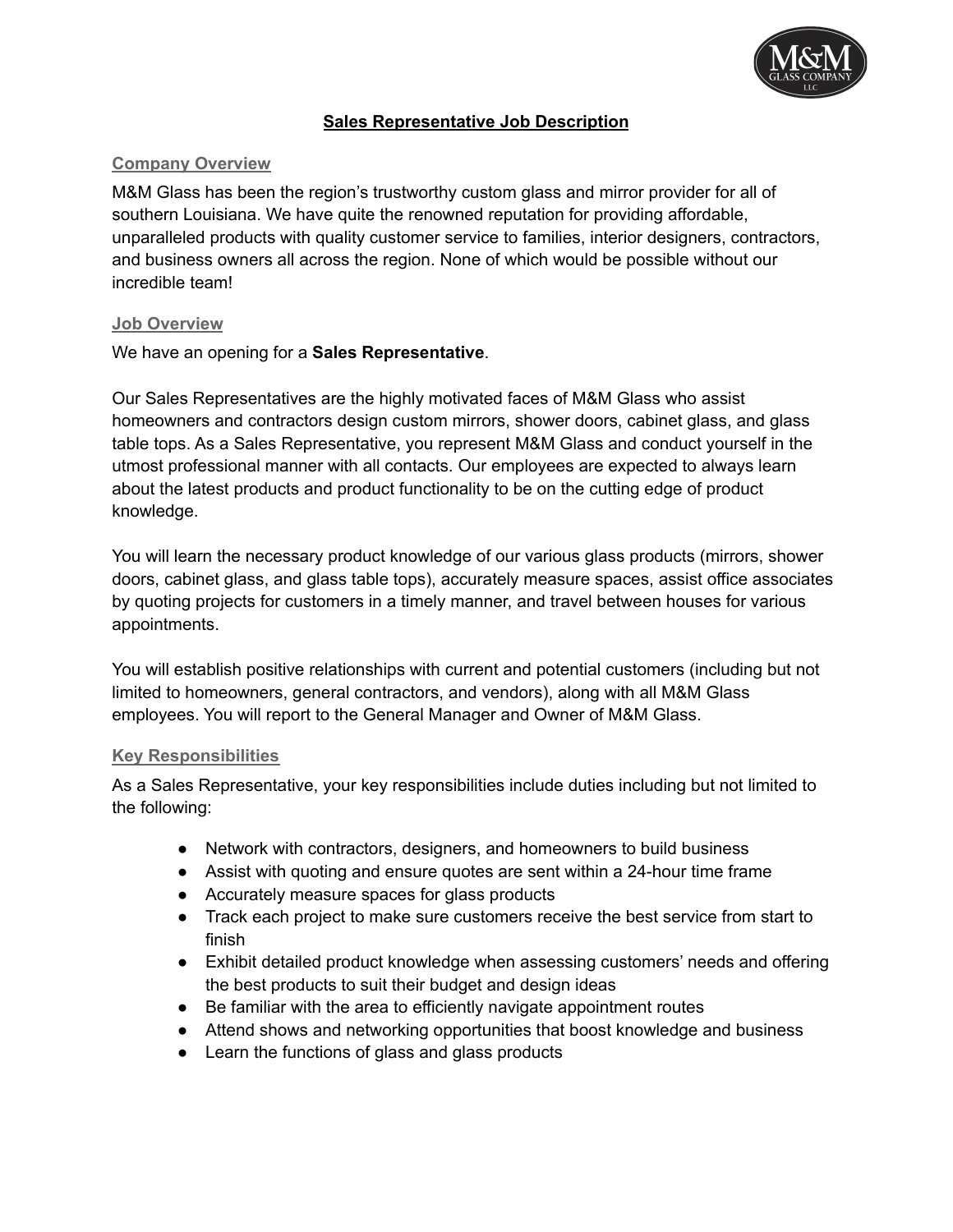#### **Job Requirements**

- Must be able to accurately read a tape measure, use a laser level and use the appropriate math for calculating (adding and subtracting fractions) in a timely manner
- Lift and carry up to 70 lbs
- Travel between locations (local to state-wide)
- Effectively and efficiently communicate with customers, designers, and contractors
- Ability to withstand summer and winter temperatures
- Proper written communication on project tickets to assist with quotes and installs
- Maintains secrecy with regards to all M&M Business, Sales, and Marketing strategies and practices

## **Preferred Qualifications**

- Bachelor's Degree
- 25+ years of age
- 2+ years of sales and/or industry-related experience

## **Benefits**

The spirit of the below policies and benefits is to ensure a balance between home and work life.

- Paid company vehicle and phone
- Paid vacations *and* holidays
	- Time off, including vacation, must be requested at least two weeks in advance
	- Time off is granted based on availability
	- Receiving prior approval for additional time off may be considered by talking in advance to the General Manager
- Great hours
	- The scheduled report time is 7:00 AM and end time is 4:00 PM
	- Sales Representatives are NOT docked for time spent on lunch
	- There may be exceptions to hours based on lengthy travel times
	- The average workweek will be around 40 hours
- Exceptional Insurance Options
	- Medical
	- Dental
	- Vision

## **EEOC Statement**

M&M Glass Company is an equal opportunity employer. As such, M&M Glass will recruit, hire, train, and promote in all job levels the most qualified persons without regard to race, color, creed, national origin, sex, age, or handicap. All employment decisions are based on job-related standards and must comply with the principles of equal employment opportunity.